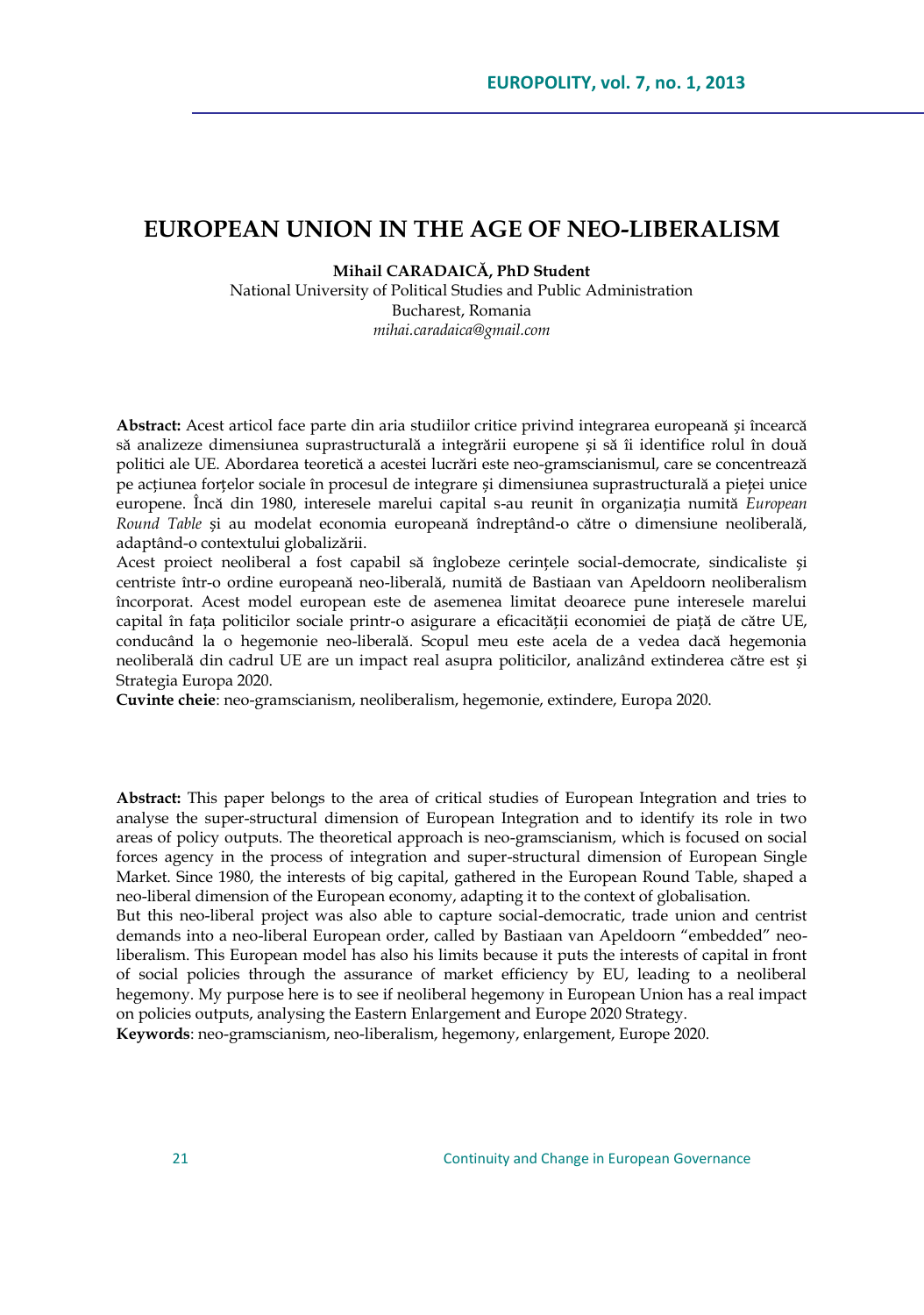### **1. INTRODUCTION. DEFINING HEGEMONY**

To emphasis the super-structural dimension of European integration, I will focus on neo-gramscian concept of *Hegemony*. Hegemony in this theoretical framework has a more complex understating, used also by the realist author like Robert Gilpin, and is not simply reduced to economical hegemony or military hegemony. Also, the main tool for achieving hegemony is ideology. Following Gramsci: "Gramsci attempted on numerous occasions to define the ideological as the "entire ensemble of superstructures"" (Rehmann 2007, 219). Thus, for Gramsci, nothing could be scientific because everything is understood ideological, in a relation with its historical time. Accordingly with this perspective, even orthodox Marxism cannot be understood as scientific, and the deterministic view of Marxism is from now seriously challenged.

Therefore, one of the questions arising now is: what theoretical impact has this abandon of classical deterministic Marxism? The answer at this question represents the core of Gramscian theory of Hegemony. The point is that superstructures have a much more importance in understanding social change and a higher impact on social relations of production. "The 'ideological terrain' that from now on will continually accompany the treatment of ideologies shows that these 'are anything but illusions and appearance'<sup>1</sup>, but rather, an 'objective and effective reality', the terrain of the 'superstructures'" (Rehmann 2007, 218).

Gramsci connects ideology with entire superstructure and emphasis that it has a more practical implication in the field of social relations of production. This is the starting point for the theory of hegemony. Sometimes he identifies the concept of hegemony with "political power exercised by coercion, but as a rule he distinguished the two concepts, so that hegemony signifies the control of intellectual life of society by purely cultural means" (Kolakowski 1978, 242). Furthermore, the emergence of a new hegemonic apparatus implies also a philosophical reform: "insofar as it "creates a new ideological terrain, its effects a reform of consciousnesses and of methods of knowledge, it"s a fact of knowledge, a philosophical fact"" (Bollinger and Koivisto 2009, 301)

 $\overline{a}$ 

<sup>1</sup> This point of view belongs to orthodox-Marxist tradition.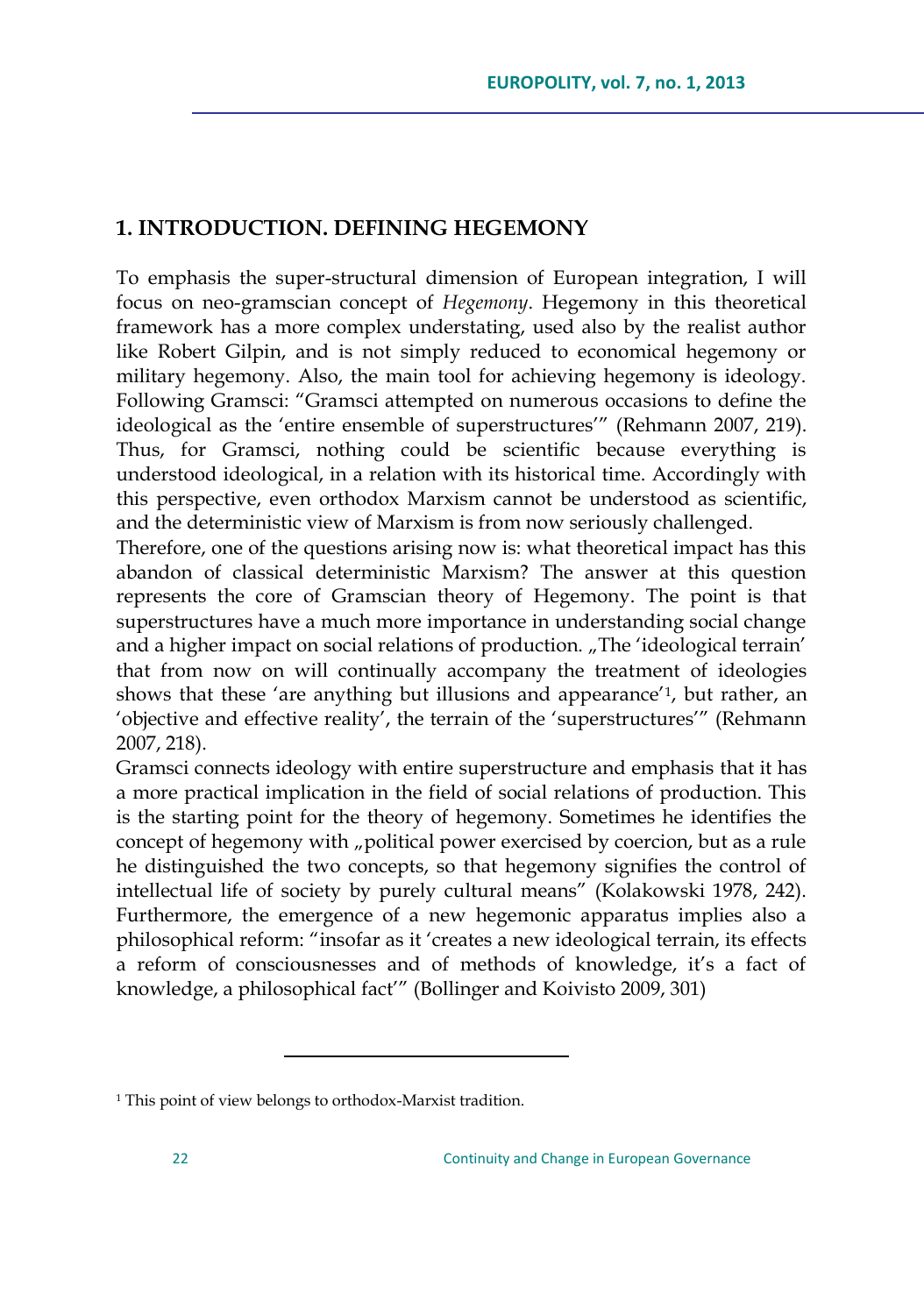Robert Cox developed the theory of hegemony and adapted it to the International Relations studies:

"Hegemony at the international level is thus not merely an order among states. It is an order within a world economy with a dominant mode of production which penetrates into all countries and links into other subordinate modes of production. It is also a complex of international social relationships which connect the social classes of the different countries. World hegemony is describable as a social structure, an economic structure, and a political structure; and it cannot be simply one of these things but must be all three. World hegemony, furthermore, is expressed in universal norms, institutions and mechanisms which lay down general rules of behaviour for states and for those forces of civil society that act across national boundaries - rules which support the dominant mode of production" (Cox, Robert. *Gramsci, Hegemony and International Relations: An Essay on Method* in Gill 1993, 61-62).

Thus, international hegemony should be analysed on three interconnected levels: production, social forces and historical bloc. Different historical periods are characterised by different modes of production which means the way people produce their material life. But in Cox's theory, production is understood in a broader sense, like a production of physical goods and knowledge. Furthermore, "[d]ifferent modes of production engender various forms of social relations by giving rise to different constellations of social forces" (Bhole 2006, 62). The latter are very important for a neo-Gramscian framework of analysis because they constitute the power relations inside and across state's societies, and also they are a central element in building hegemony. If the hegemony is established then we face the creation of a *historical bloc*. "This refers to the way in which a leading class builds 'organic' alliances with subordinated classes within a specific national context" (Bhole 2006, 62). In this way, subordinated class perceived the goals and values of dominant class as their goals and values. "Also crucial for international hegemony are values, norms and ideas that are shared by ruling and subordinated classes. Similar to constructivist approaches, neo-Gramscian analysis stresses the role of ideas in shaping institutions and actions" (Bhole 2006, 62). Accordingly to this perspective, ideas and material condition are always seen as bound together.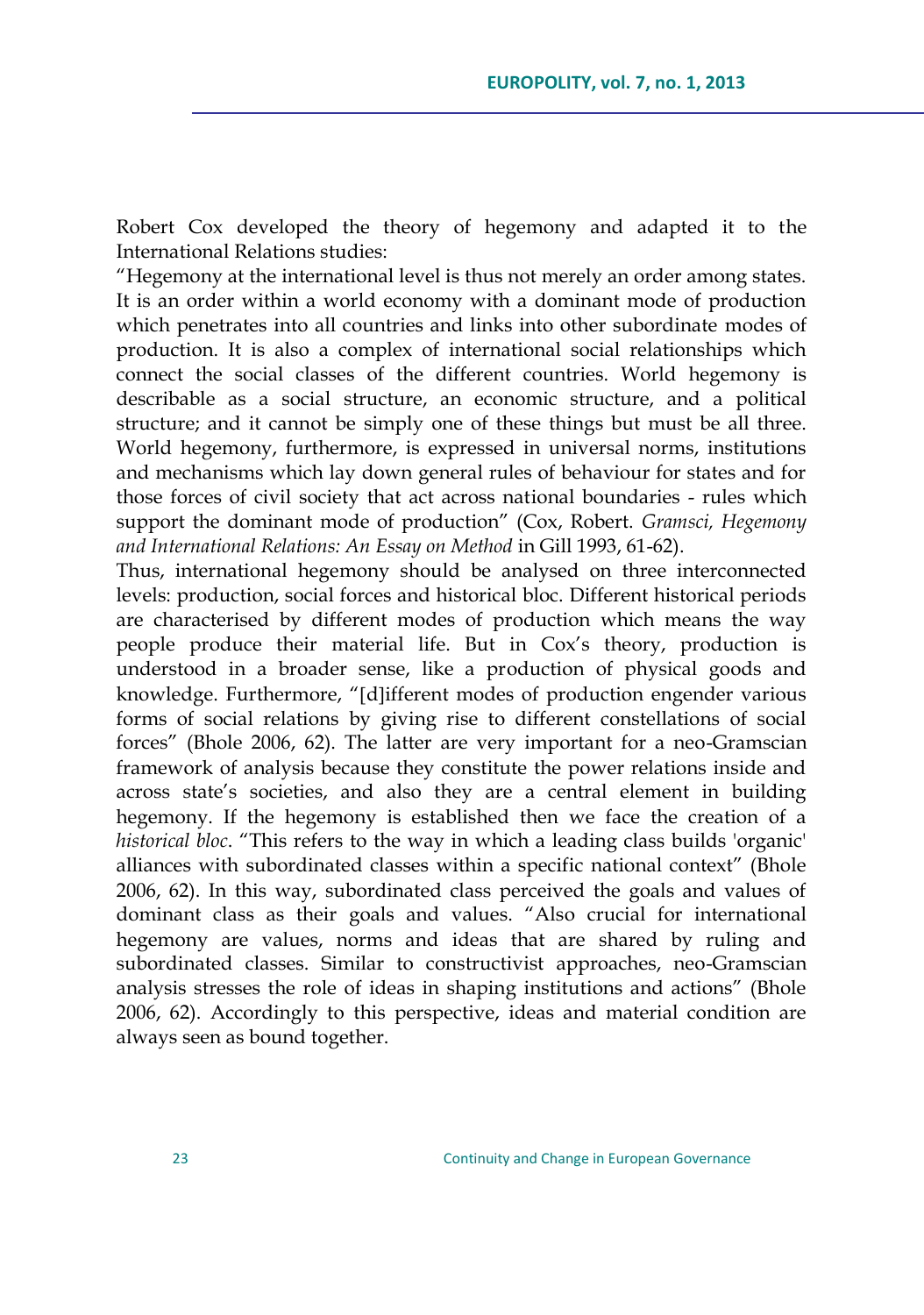# **2. THE SUPER-STRUCTURAL DIMENSION OF EUROPEAN INTEGRATION**

The neo-Gramscian theory can be also very useful in European integration studies and it focuses on two central concepts: super-structural dimension and social forces agency. It tries to capture a so-called real picture of the integration by showing the forces which shape the European decision-making process (market forces) and the nature of ideological hegemony, which is the central concept of this paper.

Adam Morton, a neo-Gramscian author, considers that "hegemony within the realm of civil society is then grasped when the citizenry come to believe that authority over their lives emanates from the self" (Morton 2007, 93). In other words, hegemony does not represent, like in the realist view, a hegemonic state that controls and dominates other states, but "type of rule which predominantly relies on consent rather than on coercion" (Bieler 2000, 14), passing from relations between states to the relations between citizens and authorities. Furthermore, the dialectical relation between economic structure and ideological super-structure produces, as Gramsci states, the historical bloc. In Gramsci life time, the historical bloc was accomplished through the alliance between the bourgeoisie and working class, using cultural hegemony. But a historical bloc is more than a mere alliance between social forces. It is "the term applied to the particular configuration of social classes and ideology that gives content to a historical state" (Robert Cox. 1987. *Production, Power And World Order: Social Forces in the Making of History*, New York: Columbia University Press, 409 *apud* Bieler 2000, 14). As try to demonstrate through my study cases, in nowadays European Union, the ideological hegemony is represented by neo-liberalism. But as I already mentioned, this specificity of super-structure should be based on a specific arrangement inside the economic structure, which is shaped by social forces (Caradaică 2012a, 930). To conclude, "a hegemonic order is based on a historical bloc that does not necessarily coincide with the boundaries of a state, but may be established at a transnational level" (Bieler 2000, 14).

I should add that between structure and super-structure is a reciprocal relationship that for Gramsci is nothing more than a dialectical process. "Superstructures of ideology and political organisation shape the development of both aspects of production [that is, the social relations and the physical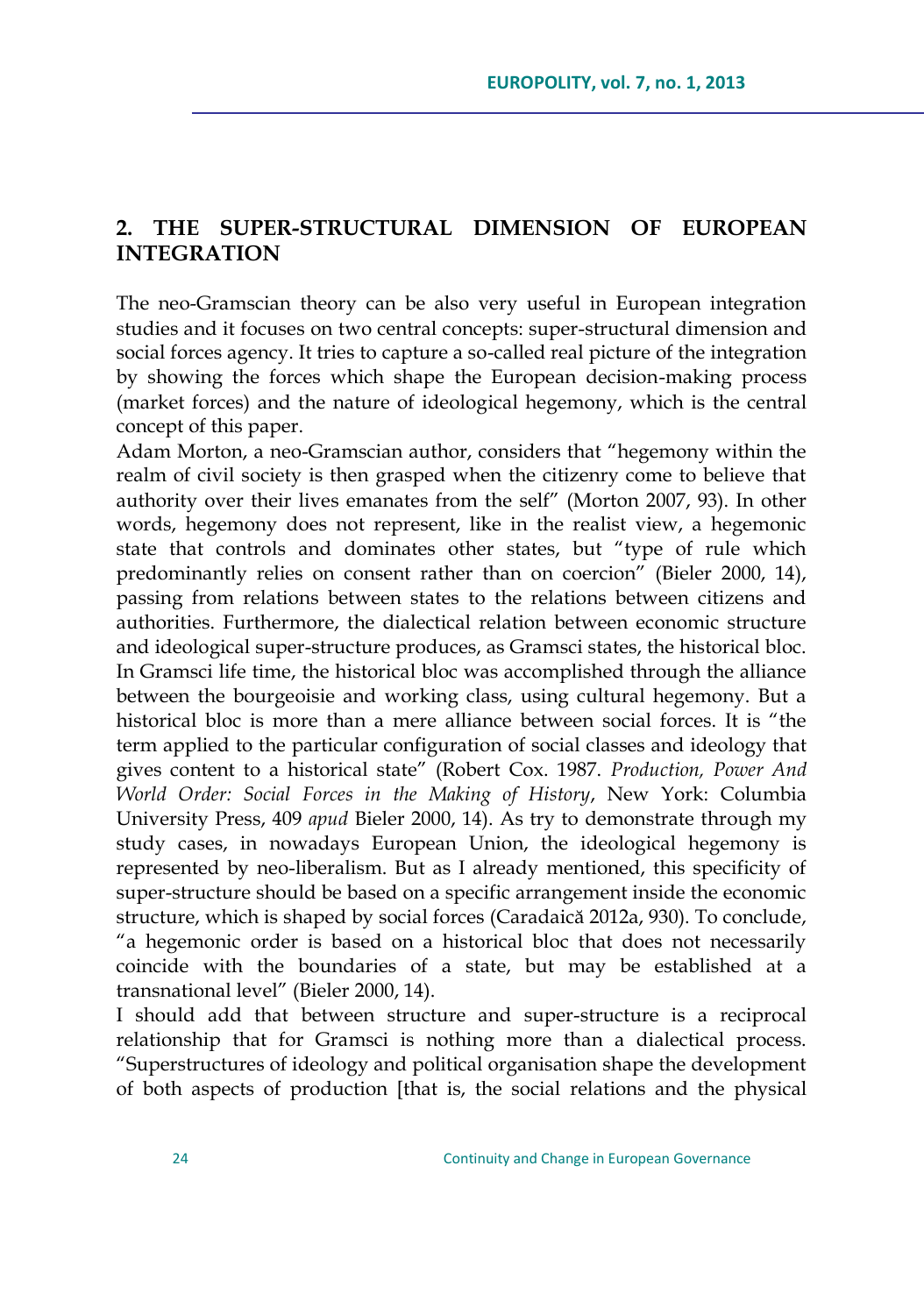means of production] and are shaped by them" (Robert Cox. 1983. "Gramsci, Hegemony and International Relations: An Essay on Method". *Millennium: Journal of International Studies* p162–175. 168 *apud* Bieler 2000, 14).

The social relations, or force relations as Gramsci called them, are in fact relations between different social groups. Thus, the relations of force operate three interconnected levels: structural, political and strategic. Methodologically, the object of the analysis is the historical situation, and the method of analysis is the observation of force relations (Gill 2003, 51). In other words, the dynamic of force relations produces certain historical events. For example, it is difficult to elaborate a general theory which could explain in the same time the emergence of the European Community and European Union (Caradaică 2012a, 931).

For a better understanding of social forces agency, the nature of capitalism should be presented. As it is obvious, the capitalist mode of production is based on private enterprise and wage labour, which define the opposition between property owning and free labour. "Labour and capital are, consequently, two collective actors opposing each other, engendered by the production process as social forces" (Bieler 2000, 10). And because the production process is no longer organised on the national level, capitalist accumulation exceed national boundaries and social forces become transnational. But in all this time, capitalism, as current mode of production, changed its nature and according with this we have two phases in the European socio-economic order (Caradaică 2012a, 931). The first one is Europe after Second World War, called by Hans-Jurgen Bieling the Keynesian period, when European regulatory framework (like Treaties of Rome) "primarily aimed at supporting national socioeconomic models and their development by providing an advantageous, growth and employment-friendly economic environment" (Bieling 2003, 205). Then, in the years of 1970s and 1980s and with the programme of Single European Market, "Keynesian policies are being replaced step by step by a new, more aggressive configuration, which basically is neoliberal, i.e. in favour of broadened and intensified market competition and monetarist anti-inflation and austerity measures" (Bieling 2003, 206). This period is called the post-Fordist one, and defines also nowadays European Union.

Thus it becomes very simple for a theory of European integration to understand this process in a wider structure and link it with other worldwide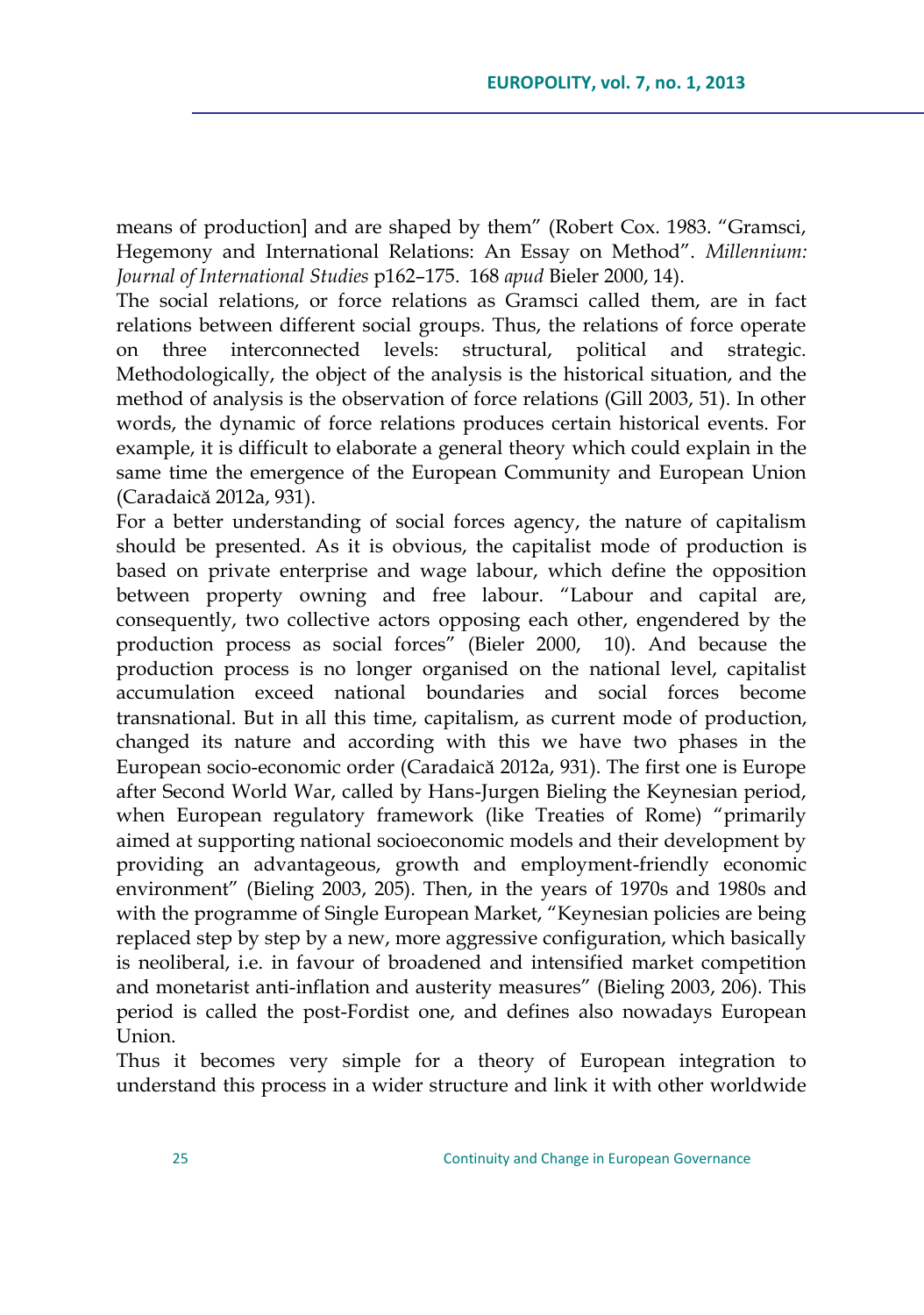transformations like globalisation. Furthermore, globalisation itself, even if it is an independent process, should not be understood as a distinct process from European integration, but as a complementary one (Caradaică 2012a, 931). For Andrea Bieler and David Morton "globalisation can be defined as the transnationalisation of production and finance at the material level and the shift from Keynesianism to neo-liberalism at the ideological level" (Bieler and Morton, 4). This process could also be remarked at the European level by incorporating the new social forces "engendered by the transnationalisation of production and finance" (Bieler and Morton, 17).

In fact, those social forces are market forces as: lobby groups, banks, corporations or even unions. Thus, European integration process can be analysed using the relation between structure and super-structure. The economic structure is understood here as being shaped by the social forces agency, while the ideological super-structure is characterised by the neo-liberal model, as I will show in my study cases.

### **3. NEO-LIBERAL HEGEMONY**

 $\overline{a}$ 

The question now is whose interests were behind Single European Market and its neo-liberal model? The answer is simple and lays in the Gramsci concept of force relations. It is well known that neo-liberal restructuring of the European Union was possible because of European transnational corporations<sup>1</sup>. "These forces, in close co-operation with representatives of the European Commission, often bypassed national governments in designing the next steps of European integration" (Bohle 2003, 20). The most important transnational market force was probably European Round of Industrialists<sup>2</sup> (ERT), a business group founded in 1983 which contains the representatives from the biggest transnational corporations. "Through intense lobby activity at national and supranational levels, regular official meetings with the highest EU

<sup>&</sup>lt;sup>1</sup> Those are not the only kind of actors that are involved in the process of negotiation to legitimize the superstructure, but they are the most important following the authors like Bastiaan van Apeldoorn, Dorothee Bohle or Andreea Bieler.

<sup>2</sup> This is the institutionalized expression of those kind of social forces. A broad explanation could be also found in the dynamic of capitalism.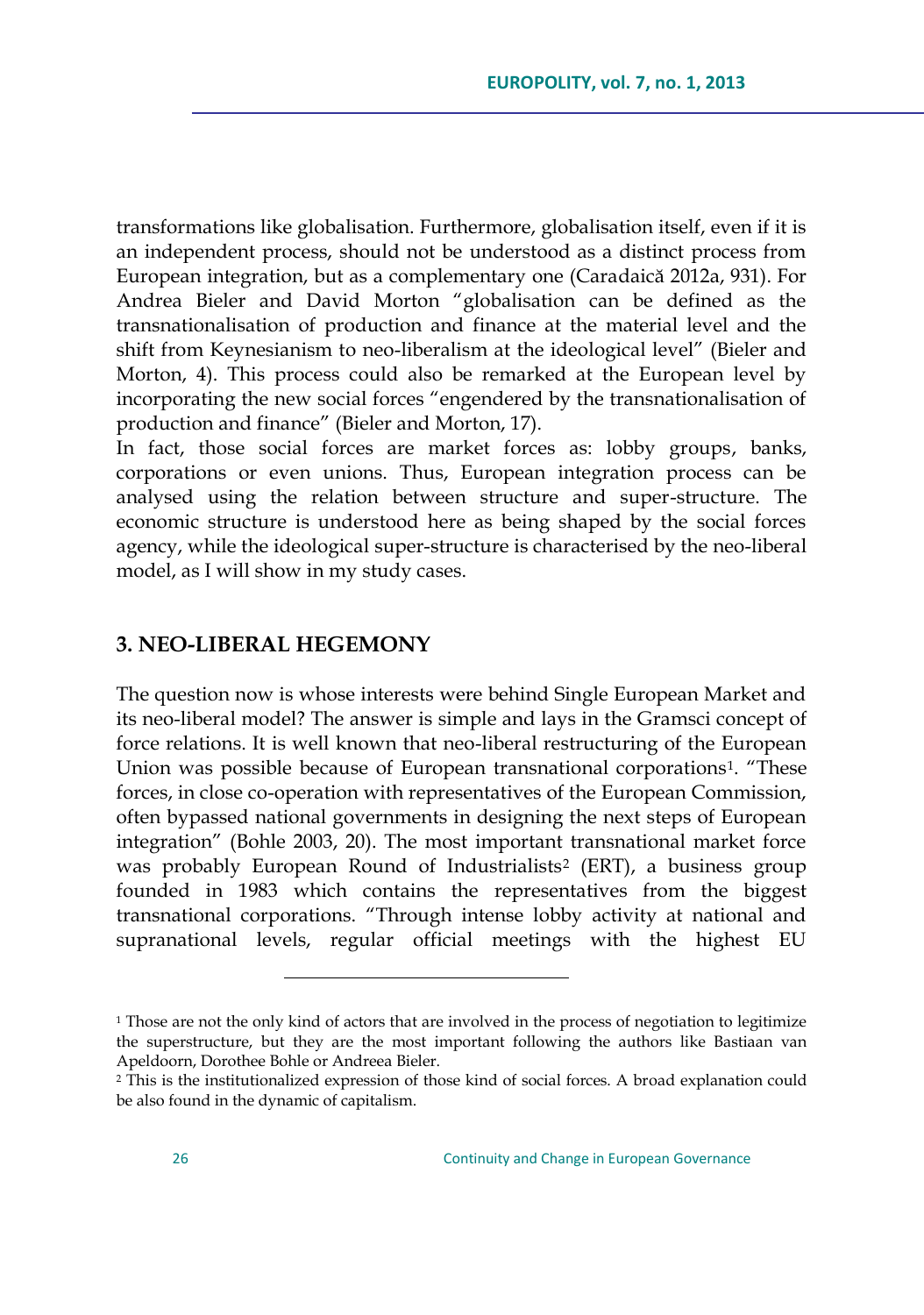representatives, and strategic reports on burning issues of European integration, ERT has acquired privileged influence in European policymaking" (Bohle 2003, 21).

Using neo-Gramscian theory, as I suggested somewhere else, a historical bloc (who wants to establish the hegemony of transnational capital) is pushing forward for the European integration dominated by a neo-liberal model. "In Western Europe, social-democratic political forces, organised labour and political forces of the peripheral countries have been incorporated into the historical bloc, albeit in a subordinated position. As a result, a precarious hegemonic constellation of 'embedded neo-liberalism' has emerged" (Bohle 2006, 78).

Another interesting point of view comes from the founder of the "embedded neoliberalism" concept, Baastian van Apeldoorn. He claims that "embedded neo-liberalism is here seen as a *hegemonic* project inasmuch as it seeks to advance neo-liberalism through a strategy of incorporating, and ideologically neutralizing, rival projects"(Apeldoorn 2009, 22). But there is also a contradiction between social policies and freedom of capital, both being included in the same European hegemonic project. Thus, the process of European integration has created "a *supranational* internal market (and later a monetary union), thus transferring 'policies promoting market efficiencies' to the European level, whereas policies 'promoting social protection and equality' have remained at the *national* level" (Apeldoorn 2009, 26).

This structural arrangement of European internal market, understood as the asymmetric governance of the embedded neoliberal European order, "makes states adopt supply-side oriented national competitiveness strategies, which, rather than offering any shelter from the discipline of the European market, promote a thorough neoliberal socio-economic restructuring" (Apeldoorn 2009, 27). The result of such strategies is an economic nationalism race where member states are competing to provide the best conditions for the mobile capital. It means that social policies are occupying the second place in the states preferences (Caradaică 2012b, 1670-1671).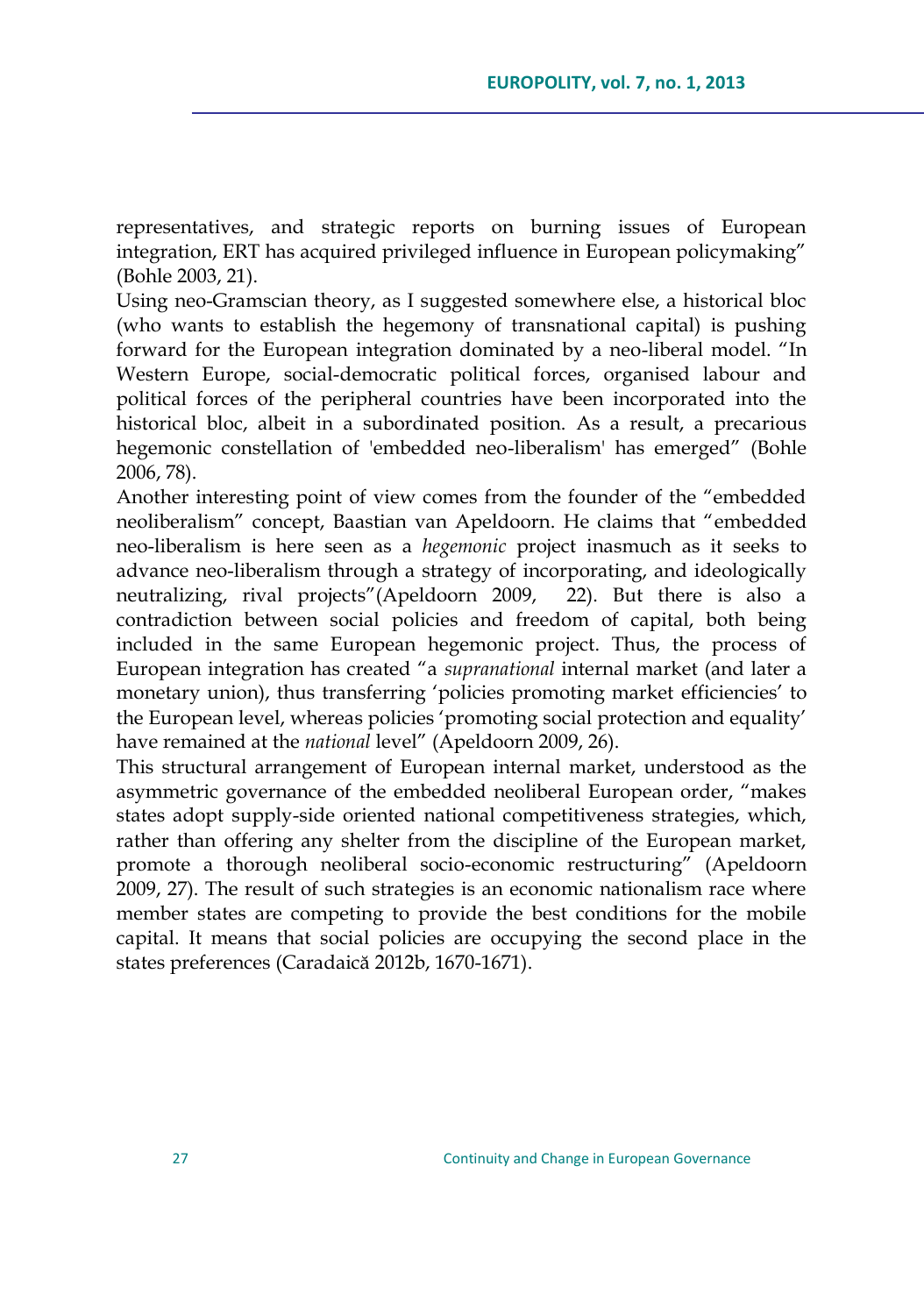# **4. TWO CASE STUDIES**

For this part of the paper I have chosen two examples of EU"s policies output to see if we can talk or not about neoliberal hegemony. The first example is about European Union Eastern Enlargement and about the conditions that every new country should fulfil for the accession. Those conditions are deeply connected with the interest of Western European big capital, embedding a particular version of market radicalism.

After the abolition of communist regimes in Eastern Europe, those countries have chosen the road of Euro-Atlantic integration and they all switched to a market economy. The European Union started to prepare the strategy for the applicant countries after 1993 and "the main thrust of this pre-accession strategy was to liberalise the external economic relations of CEE" (Bhole 2003, 22). Four years later, the European Commission gave its first *avis* (opinion) regarding applicant countries and proposed a pre-accession strategy in its Agenda 2000.

But what was the nature of those bilateral relations and conditions in which Eastern countries could join European Union? "Agreements of the mid-1990s that set the framework for bilateral EU-CEE relations, the main thrust of the EU policy has been to secure the liberalisation and deregulation of the applicants" political economies" (Bhole 2003, 24). This allows European Union to have a decisive word in the model of capitalism that was implemented in Eastern countries, with a focus on competitive policies and industrial standards.

At this time, European Union was very reserved to apply in the CEE countries those policies that will make their transition easier, policies like free movement of labour, liberalisation of agricultural trade, etc. "The earliest example of this attitude is the selective protectionism incorporated in the trade sections of the Europe Agreements, where the European Union conceived of a battery of protectionist instruments that targeted precisely those sectors in which CEE had a competitive advantage: steel, textiles, clothing, chemicals and agricultural products" (Bhole 2003, 24).

Regarding financial aid, European Unions has supported its own members much more consistently than the CEE countries which needed to catch up Western economical standards as fast as is possible. Thereby, the *per capita* transfer of UE founds to the applicant countries was lower than current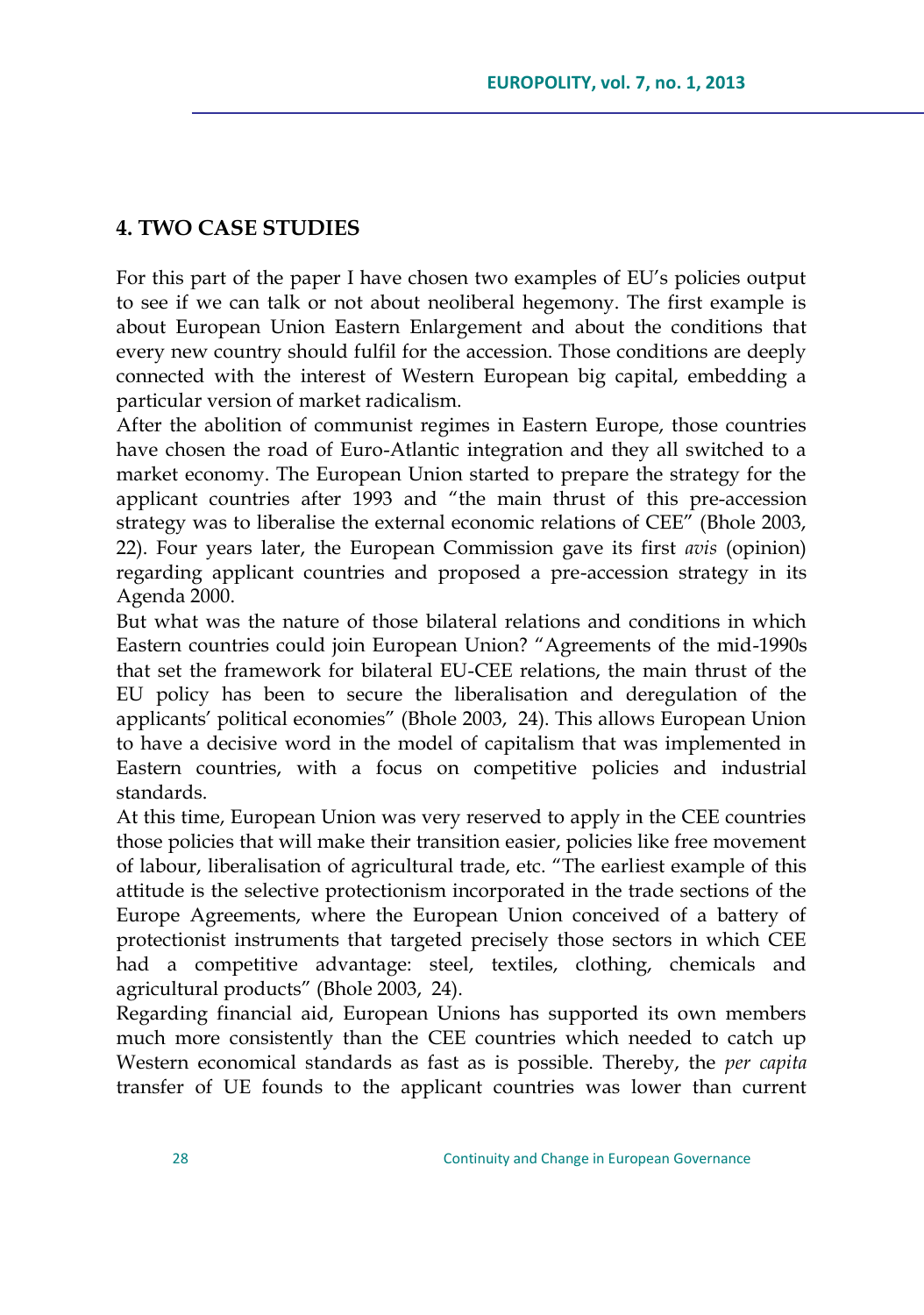members. "According to calculation made by Karl Debbaut, in the first year after accession Poland will receive €67 per person, Hungary €49, Slovenia €41, and the Czech Republic €29. By contrast, Greece, Ireland, Portugal and Spain receive  $\in$ 437,  $\in$ 418,  $\in$ 211, and  $\in$ 216 per capita respectively" (Bhole 2003, 24). Moreover, European Union limited the maximum transfer of structural founds to a limit of 4% from the GDP of member states. "This disadvantages the acceding countries as their GDP is much lower than of the current members" (Bhole 2003, 24).

For a better understanding of neoliberal hegemony I will emphasise whose interests were behind those policy outputs of the European Union. The first point of view regarding CEE accession to European Union was taken in 1991 by the European Round Table of Industrialists. They stated that "the European Union should take immediate action in response to the new challenge and the window of opportunity offered by the astonishing developments in Eastern Europe" (Bhole 2003, 26). Furthermore, since 1997 ERT actively supports the Eastern Enlargement. "In a message to EU heads of states in 1997, it invited the European Union to reform its institutional structure in order to facilitate enlargement, and urged it to begin closer co-operation with the applicant countries" (Bhole 2003, 26).

The second example is about the Europe 2020 Strategy. For Apeldoorn and Hager the European Commission launched in 2010 a successor of Lisbon strategy, called Europe 2020 Strategy that offers the same neo-liberal recipes of labour market flexibility and welfare state retrenchment (Apeldoorn and Hager 2010) through austerity and neoliberal restructuring during the global financial crisis.

Other authors point out the same aspect, that the Europe 2020 is the continuation of the Lisbon agenda, but it is introducing "a number of innovative elements which proved the willingness of the Commission to strengthen the whole process" (Butkovic and Samardzija 2010, 11). They observed a new dynamism regarding its targets and three mutually reinforcing priorities: developing an economy based on knowledge and innovation, promoting a more resource efficient, greener and more competitive economy and fostering a high-employment economy delivering social and territorial cohesion (European Commission 2010, 3).

Richard Hyman remarked the new language used in this strategy, but he is wondering how its goals will be achieved. The recipes of the new strategy, he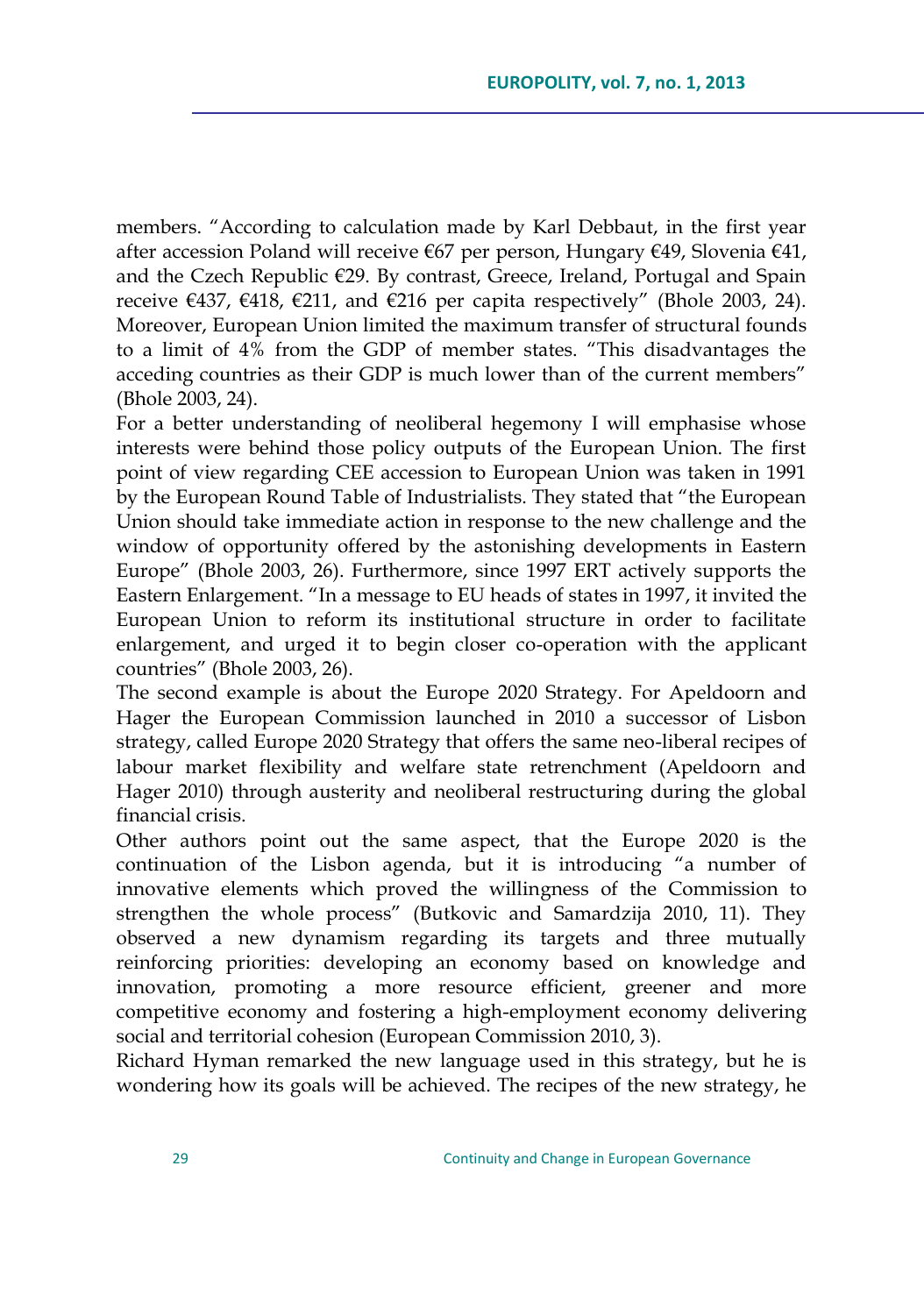states, remained similar with the Lisbon Strategy: a stronger and a deeper single market; facilitating cross-border activity; improving the business environment; modernising labour market, training and social protection systems; defining and implementing the second phase of the flexicurity agenda; pressing ahead with the Smart Regulation agenda; consolidation of public finances in the context of Stability and Growth pact (Hyman 2011, 19), etc. All this will require stronger economic governance, linking the Europe 2020 strategy with the Stability and Growth Pact (SGP) and Euro-Plus Pact. "This gave the green light for further initiatives to impose an austerity regime across the EU, with a draft Directive published in September 2010 on Requirements for Budgetary Frameworks of the Member States and adopted in autumn 2011" (Hyman 2011, 20).

In Europe 2020, the European Commission could not concentrate again on business (like it did in Lisbon Strategy) and make business the engine of the strategy. It needed a new ideological and economic strategy to fulfil goals like employment policy which should refocus on the demand side of the labour market and renewed growth which should be founded on quality jobs, enhanced security and stronger worker's rights (Hyman 2011, 21). But the most relevant feedback of these apparent changes was given by the European Trade Union Institute (ETUI): the strategy"s targets could not be achieved if the Stability and Growth Pact and internal market were assigned priority (Caradaică 2013, 194). Also, "any concerns with job quality had disappeared from the new strategy, a reflection of the subordination of social to economic rights" (Hyman 2011, 21).

It is no surprise to conclude that the Euro 2020 Strategy is matching with the SGP and the Euro-Plus Pact because it was built on the same neoliberal logic with its European specificity (Caradaică 2013, 194). Fiscal discipline and structural reform are enforced to develop stronger governance. "Fiscal consolidation and long-term financial sustainability will need to go hand in hand with important structural reforms, in particular of pension, health care, social protection and education systems" (Europe 2020, page 24). Referring to the social forces interests involved in the elaboration of this strategy, there is one more point to highlight. Europe 2020 "draws part of its inspiration from the European Round Table of Industrialists, Vision for a competitive Europe in 2025". This last document was released with one month (February 2010) before the Europe 2020 Strategy (March 2010).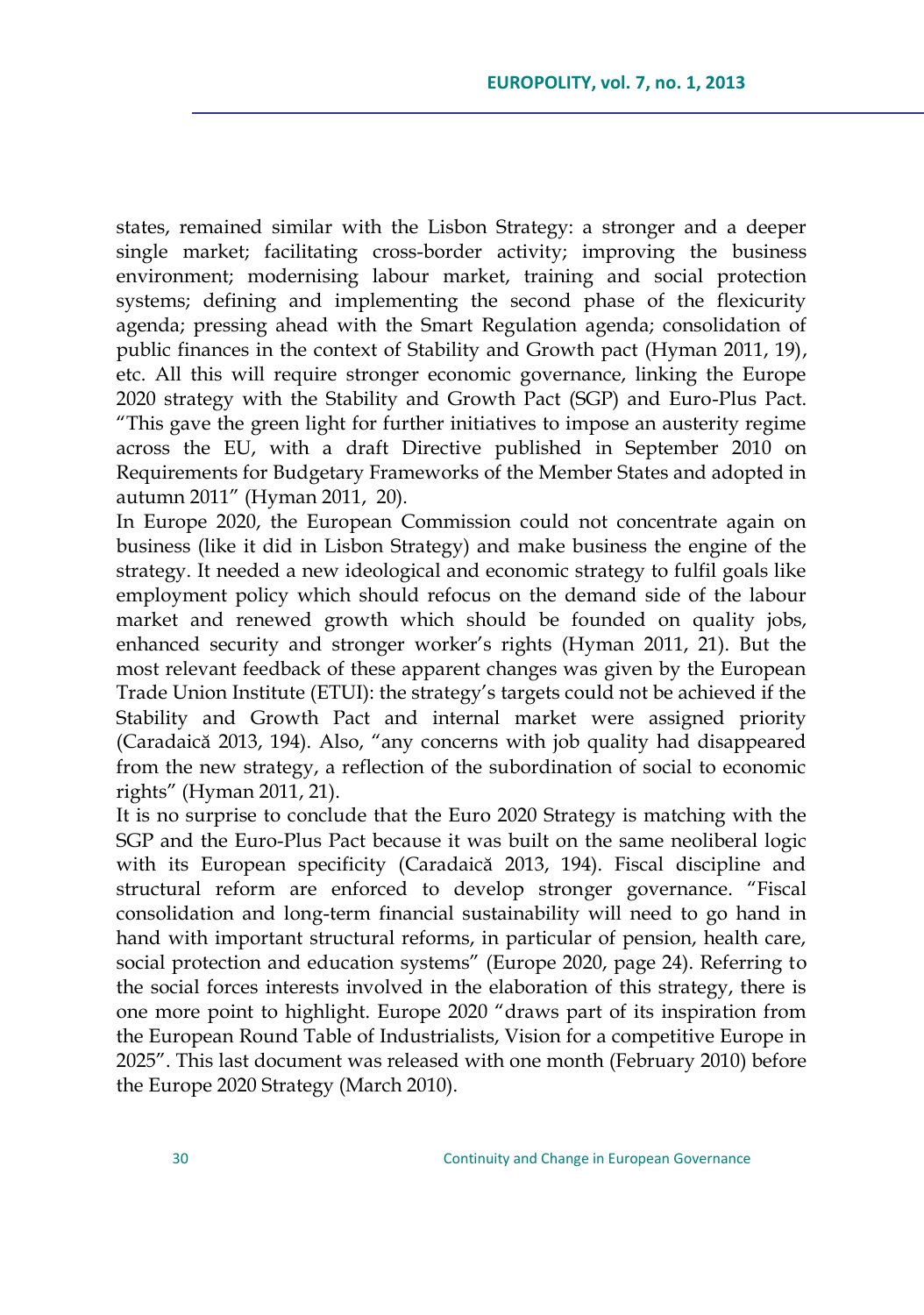Furthermore, I will present some points of this vision which demonstrate the neo-liberal influences on the Europe 2020 Strategy. The ERT considers that Europe is an integral part of world economy and its success is built on the economic openness to the world, and for this reasons Europe should be deeply integrated in the global economy. Thus, the Single Market should be further extended to cover all goods, services, capital, people and knowledge (Vision for a competitive Europe in 2025, 1). Furthermore, the economic engine should be the business activity which it is supposed to create prosperity without considering social negative effects of the freedom of capital. Also, ERT proposes for the future of Europe, that the social security system should be reformed (to a better balance between social cohesion and financial sustainability) and the aspects of SGP should be firmly respected (Vision for a competitive Europe in 2025, 4-5).

## **5. CONCLUSIONS**

Since 1980 the interests of big capital have a great impact on the direction of European Integration process, leading neoliberalism to a hegemonic level. This means that neoliberalism becomes the dominant discourse in society, influencing the policy outputs of the European Union. The most actively role was played in this process by the European Round Table of Industrialist, a lobby group gathering the biggest European Corporations, which all the time was putting pressure on European Institutions for driving European Integration.

In this paper I have tried to show how European Eastern Enlargement and the strategy Europe 2020 were two neoliberal oriented policies of the European Union. I was doing that by analysing the nature of the enlargement conditions which should be fulfilled by Eastern states and the main objectives of the Europe 2020 Strategy. Also, I tried to show that behind those policies was a great lobby activity realized by the ERT, which was aiming to liberalize as much as possible the European economy.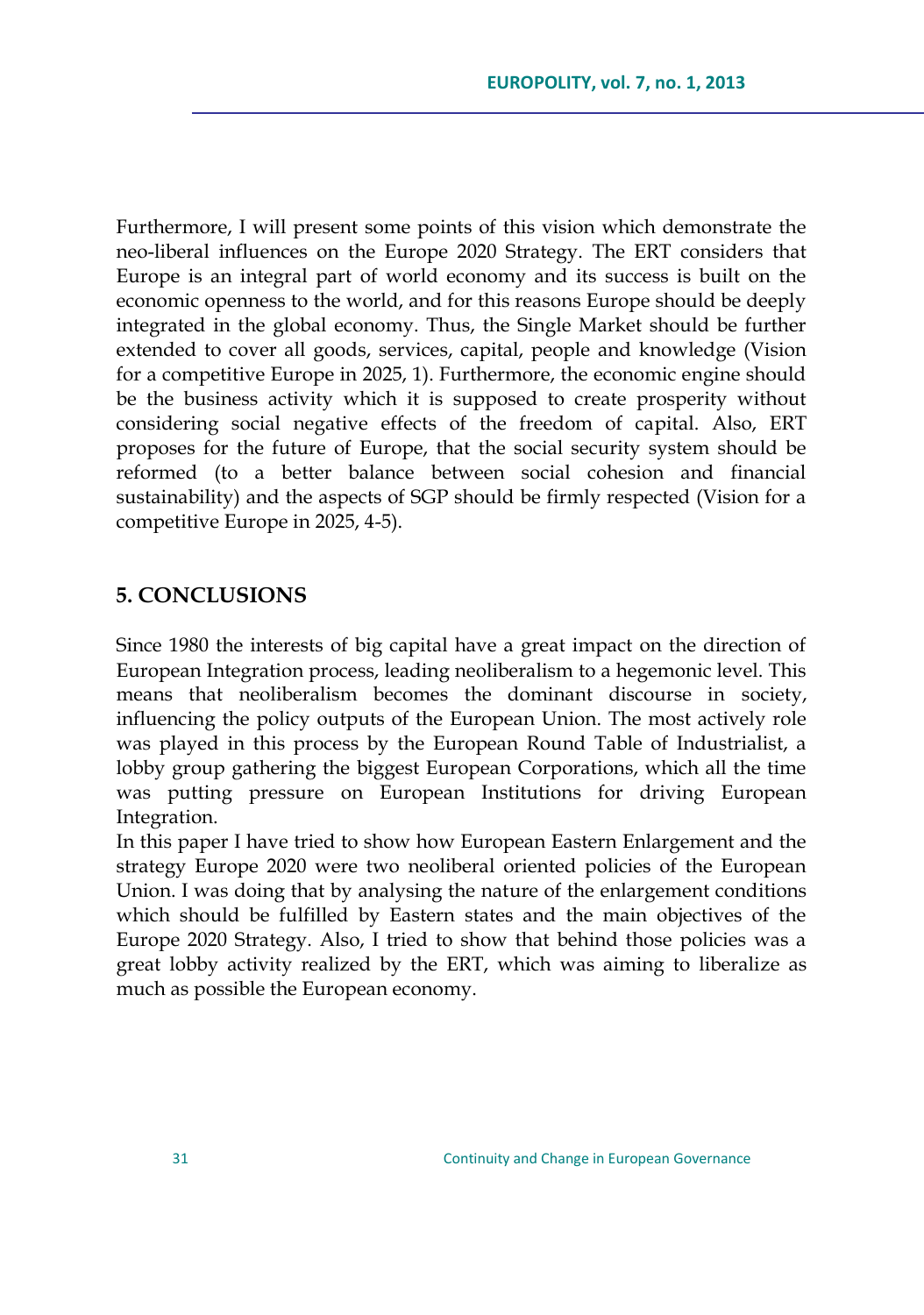# **LIST OF REFERENCES**

- Andreas Bieler and Adam David Morton. (2001). "Social Forces in the Making of the New Europe. The Restructuring of European Social Relation in the Global Political Economy". Palgrave: Basingstoke.
- Apeldoorn, E.B. van & Hager, S.B. (2010). The social purpose of new governance: Lisbon and the limits to legitimacy. Journal of International Relations and Development, 13(3), 209-238.
- Bieler A. (2000) "Globalisation and Enlargement of the European Union: Austrian and Swedish social forces in the struggle over membership", Routledge, New York.
- Bieling, Hans-Jurgen. "Social Forces in the Making of the New European Economy: The Case of *Financial Market Integration*". New Political Economy, Vol. 8, No. 2, July 2003, p 203-224.
- Bohle, Dorothee, "Neoliberal Hegemony, Transnational Capital and the Terms of EU"s Eastwards Expansion", *Capital and Class*, Issue 85, 2006, 57-86.
- Bohle, Dorothee. "A Cold Welcome: The Unequal Terms of Eastern Enlargement", in *Global Dialogue,* Vol. 5, No.3, Summer/Autumn 2003, p 19-29.
- Bollinger, Stefan și Juha Koivisto. "Hegemonic Aparatus". *Historical Materialism*. No. 17. (2009): 301-308.
- Butkovic, Hrvoje and Visnja Samardzija.(2010). "From the Lisbon Strategy to Europe 2020 – An Introduction" inHrvoje Butkovic and Visnja Samardzija."From the Lisbon Strategy to Europe 2020". Institute for International Relations – IMO: Zagreb.
- Caradaică, Mihail. "Europe 2020: A Strategy for Trade Unions or Big Corporations? A Neo-Gramscian Critique" in Runcan, Patricia-Luciana, Georgeta Rata, and Cosmin Goian. *Applied Social Sciences: Administrationand Management*. Cambridge Scholar Publishing. Newcastle: 2013.
- Caradaică, Mihail. "Neo-Gramscianism and European Integration". *Infusing Research and Knowledge in South-East Europe*. No. 7. (2012a): 923-934.
- Caradaică, Mihail. "The Solutions of Euro Zone Crisis. A Neo-Gramscian Critique". *Challenges of the Knowledge Society*. No. 6. (2012b): 1667-1673.
- European Commission.(2010). *Communication from the Commission. Europe 2020. A Strategy for Smart, Sustainable and inclusive Growth.03.03.2010.*
- European Council. (2000).*Presidency Conclusions Lisbon European Council*.23 and 24 March.
- European Round Table of Industrialists.(2010).*Vision for a competitive Europe in 2025.* Brussels.
- Gill, S. (2003) "A Neo-Gramscian Approach to European Integration" in Cafruny, A.W. and Ryner M. "A Ruined Fortress? Neoliberal Hegemony and Transformation in Europe", Rowman & Littlefield Publishers, New York, p 47-71.
- Gill, Stephan. *Gramsci, Historical Materialism and International Relations*. Cambridge University Press. Cambridge: 1993.
- Hyman, Richard. (2011). "Trade Unions, Lisbon and Europe 2020: From Dream to Nightmare". LSE "Europe in Question" Discussion Paper Series.http://www.globallabour.info/en/2011/11/trade\_unions\_lisbon\_and\_europe.htm l .Accessed at 07.06.2012.